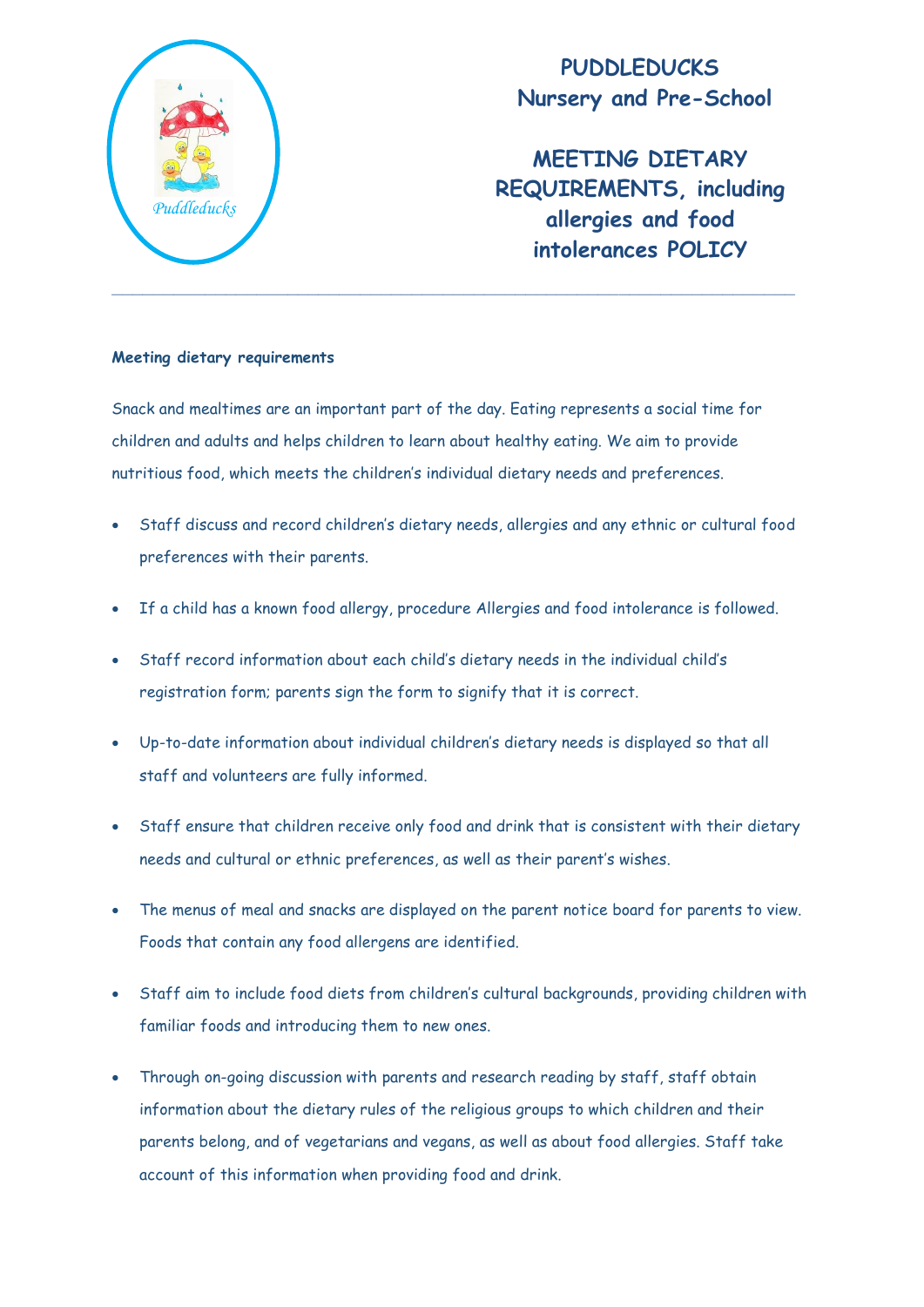- Staff provide a vegetarian alternative when meat and fish are offered and make every effort to ensure Halal meat or Kosher food is available to children who require it.
- Where it is not possible to source and provide Halal meat or Kosher food, a vegetarian option is available; this will be discussed and agreed with parents at the time of the child's registration.
- All staff show sensitivity in providing for children's diets, allergies and cultural or ethnic food preferences. A child's diet or allergy is never used as a label for the child, they are not made to feel 'singled out' because of their diet, allergy or cultural/ethnic food preferences.
- Fresh drinking water is available throughout the day. Staff inform children how to obtain the drinking water and that they can ask for water at any time during the day.
- Meal and snack times are organised as social occasions.

## **Fussy/faddy eating**

- Children who are showing signs of 'fussy or faddy eating' are not forced to eat anything they do not want to.
- Staff recognise the signs that a child has had enough and remove uneaten food without comment.
- Children are not made to stay at the table after others have left if they refuse to eat certain items of food.
- Staff work in partnership with parents to support them with children who are showing signs of 'faddy or fussy eating' and sign post them to further advice, for example, How to Manage Simple Faddy Eating in Toddlers (Infant & Toddler Forum) <https://infantandtoddlerforum.org/health-and-childcare-professionals/factsheets/>

## **Allergies and food intolerance**

When a child starts at the setting, parents are asked if their child has any known allergies or food intolerance. This information is recorded on the registration form.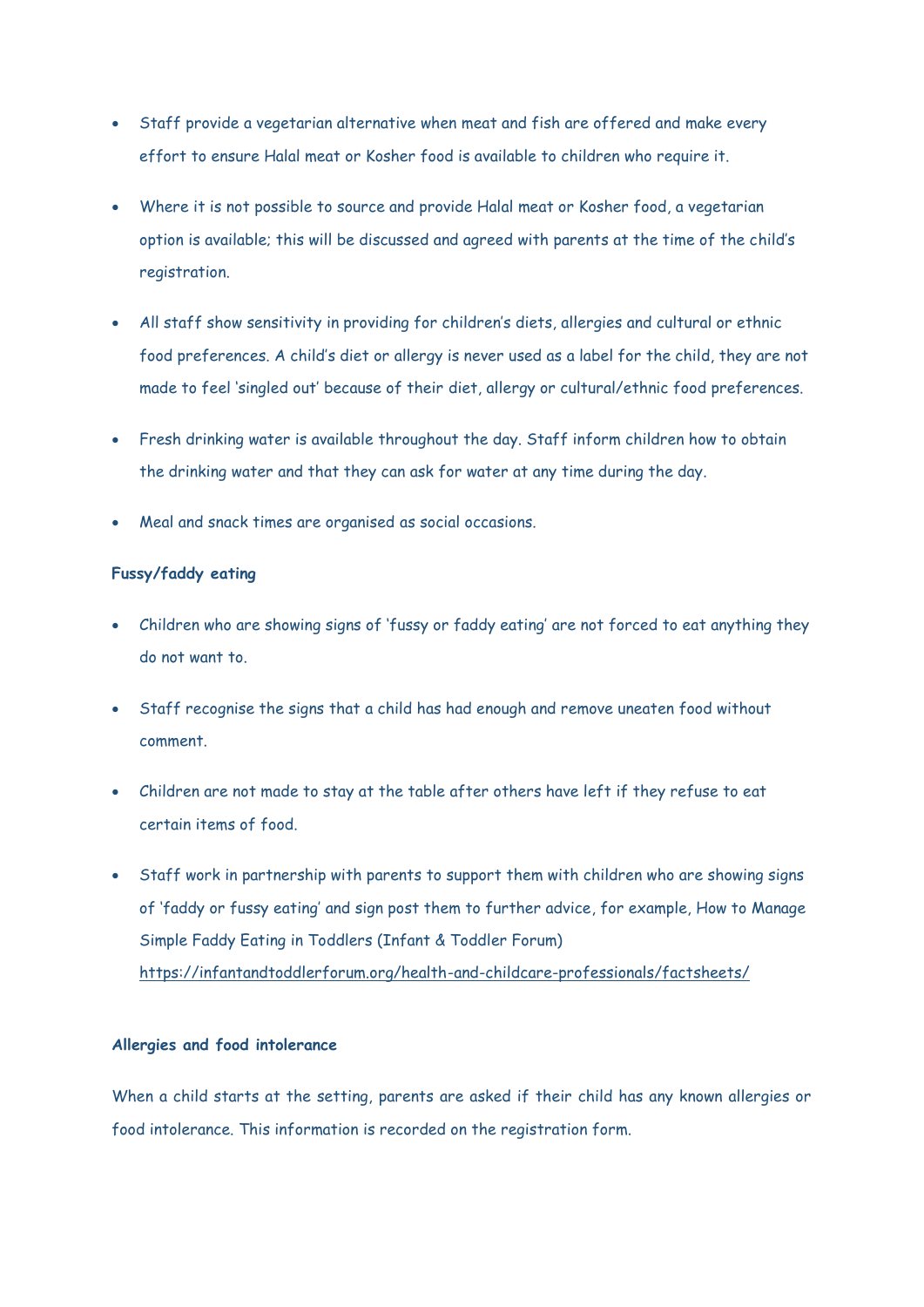- If a child has an allergy or food intolerance, Generic risk assessment form is completed with the following information:
- the risk identified the allergen (i.e. the substance, material or living creature the child is allergic to such as nuts, eggs, bee stings, cats etc.)
- the level of risk, taking into consideration the likelihood of the child coming into contact with the allergen
- control measures, such as prevention from contact with the allergen
- review measures
- Health care plan form must be completed with:
- the nature of the reaction e.g. anaphylactic shock reaction, including rash, reddening of skin, swelling, breathing problems etc.
- managing allergic reactions, medication used and method (e.g. Epipen)
- The child's name is added to the Dietary Requirements list**.**
- A copy of the risk assessment and health care plan is kept in the child's personal file and is shared with all staff. This is then summarised and passed to kitchen personnel.
- Parents show staff how to administer medication in the event of an allergic reaction.
- No nuts or nut products are used within the setting.
- Parents are made aware, so that no nut or nut products are accidentally brought in.
- Any foods containing food allergens are identified on children's menus.

## **Oral Medication**

- Oral medication must be prescribed or have manufacturer's instructions written on them.
- Staff must be provided with clear instructions for administering such medication.